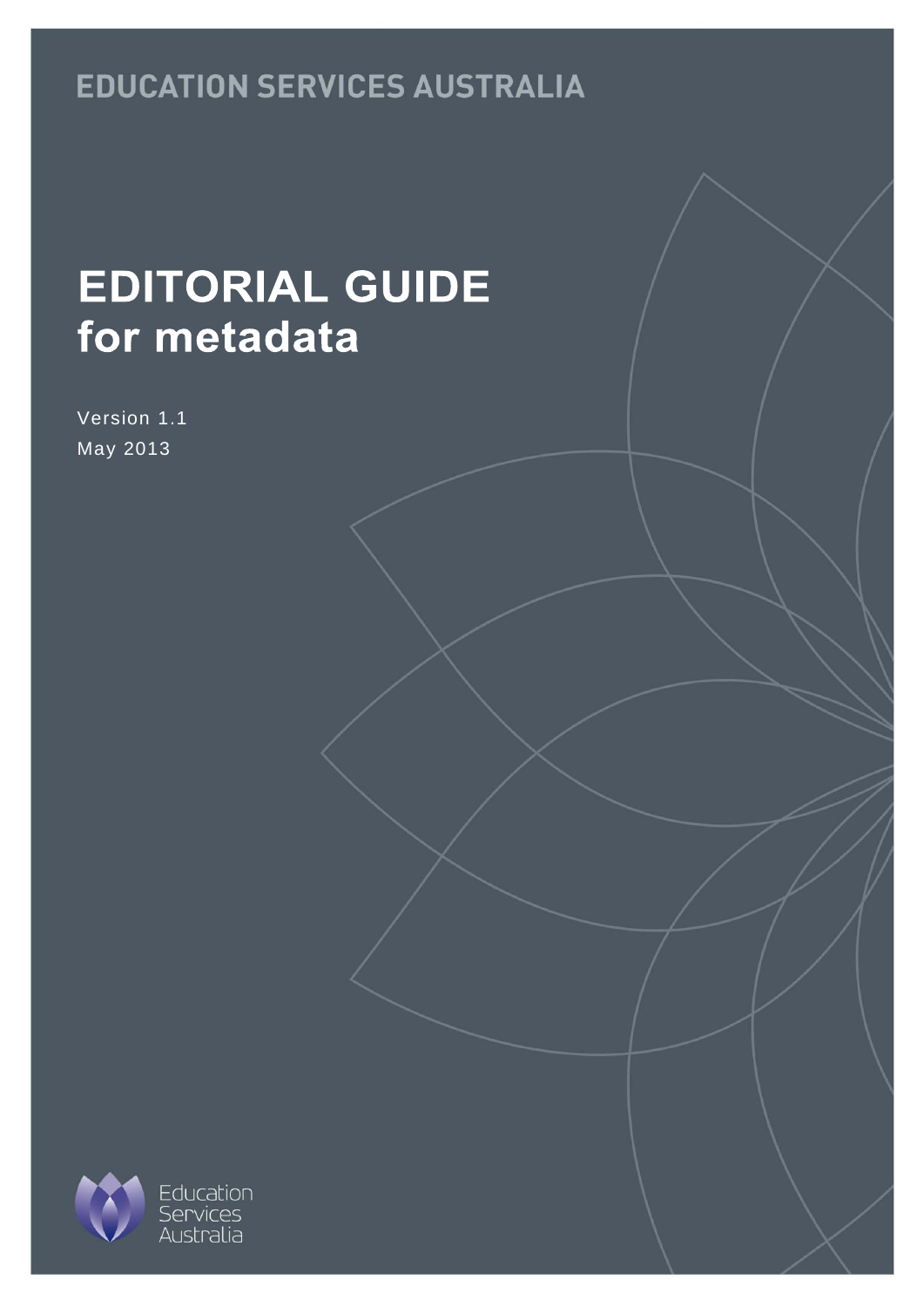#### **Disclaimer**

The material contained in the Education Services Australia *Editorial guide for metadata* is for general information purposes only. Any use of the material is at your own risk. To the extent permitted by law, Education Services Australia will not be liable for any loss or damage suffered as a result of any party relying upon this *Editorial guide for metadata*.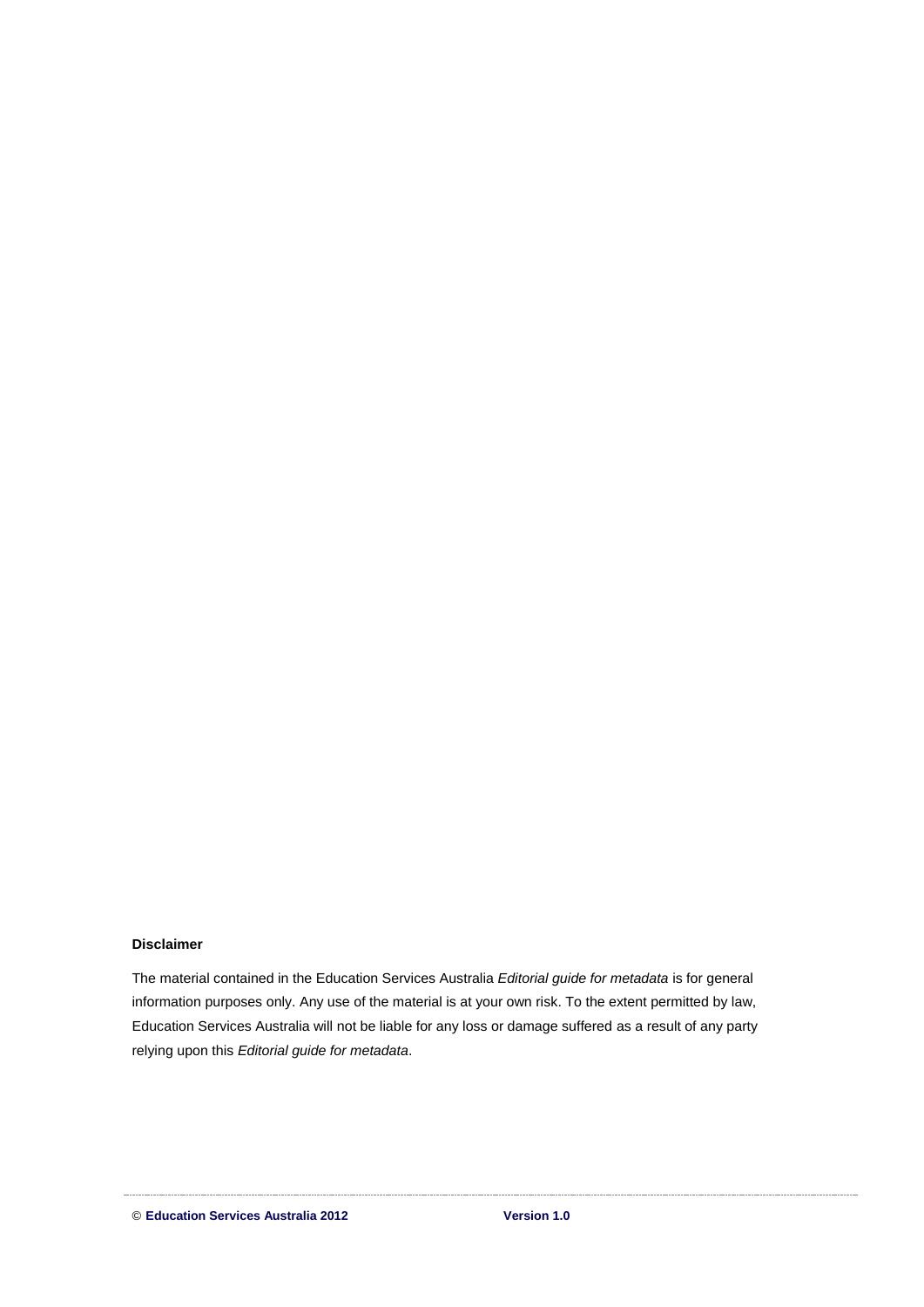#### **Contents**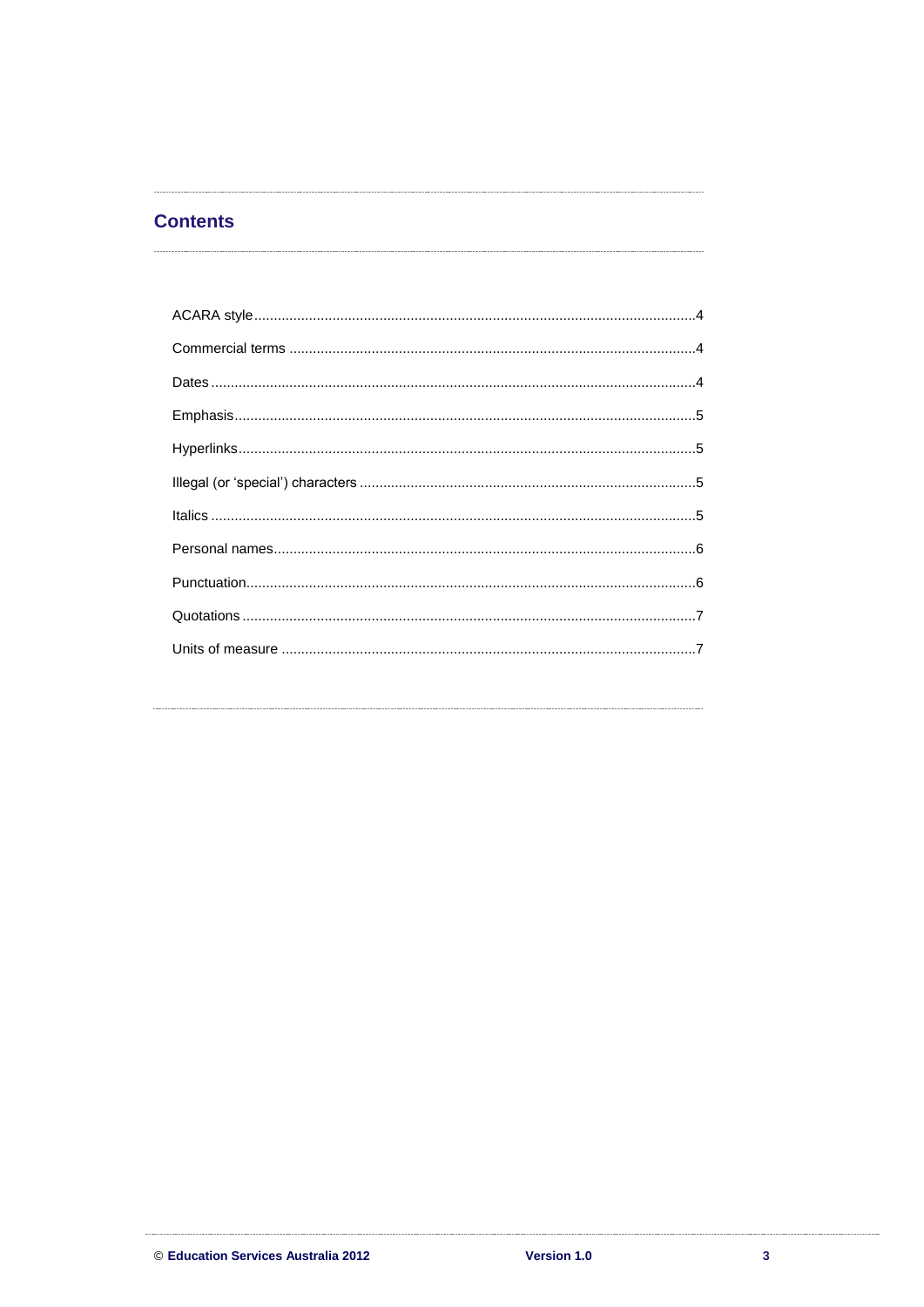### **Editorial guide for metadata**

Education Services Australia editorial style is informed by the *Style manual for authors, editors and printers* (6th edn, Wiley). This ESA *Editorial guide for metadata* provides alternatives to those styles that are affected by the metadata restrictions, such as italics for book titles and the inability to use bullets for lists.

#### <span id="page-3-0"></span>**ACARA style**

Although not a metadata issue, ACARA's capitalisation for various curriculum terms is included here as they occur frequently in metadata.

| Term                        | <b>Style</b>                  | <b>Examples</b>                                               |
|-----------------------------|-------------------------------|---------------------------------------------------------------|
| learning areas              | lower case (except languages) | science, the arts                                             |
| strands                     | title case                    | Historical Knowledge and Understanding,<br>Number and Algebra |
| sub-strands                 | sentence case                 | Biological sciences, Real numbers                             |
| depth studies               | sentence case                 | Investigating the ancient past                                |
| electives                   | sentence case                 | The globalising world                                         |
| cross-curriculum priorities | lower case                    | sustainability, Asia and Australia's<br>engagement with Asia  |
| general capabilities        | lower case                    | ethical understanding, critical and creative<br>thinking      |

#### <span id="page-3-1"></span>**Commercial terms**

- In descriptions and educational value points, do not include 'Pty Ltd', 'Co Ltd' etc after a company name (although they must be included in the acknowledgements).
- There is no need to include 'registered' or 'trademarked' to show that something is a trademarked brand name – however, a trademarked name should have a capital letter.
- Brand and model names should be capitalised.

#### <span id="page-3-2"></span>**Dates**

- For a range of years (in the same century) the style is 1952-57, 1766-88. Otherwise 1945-2006. 'In the 1960s' and 'in the 60s and 70s' are both OK. Note the absence of apostrophes. 'In the 1870-1920 period' and 'during the period 1870 to 1920' are both fine. Note the use of hyphens rather than en dashes, as required for metadata.
- Acceptable styles for decades are: 1890s, 1930s and 1940s, 1930s and 40s, 1950s-60s.
- $\bullet$  For centuries, use the ordinal, eg the 18th century note that the suffix is set in line, not as a superscript.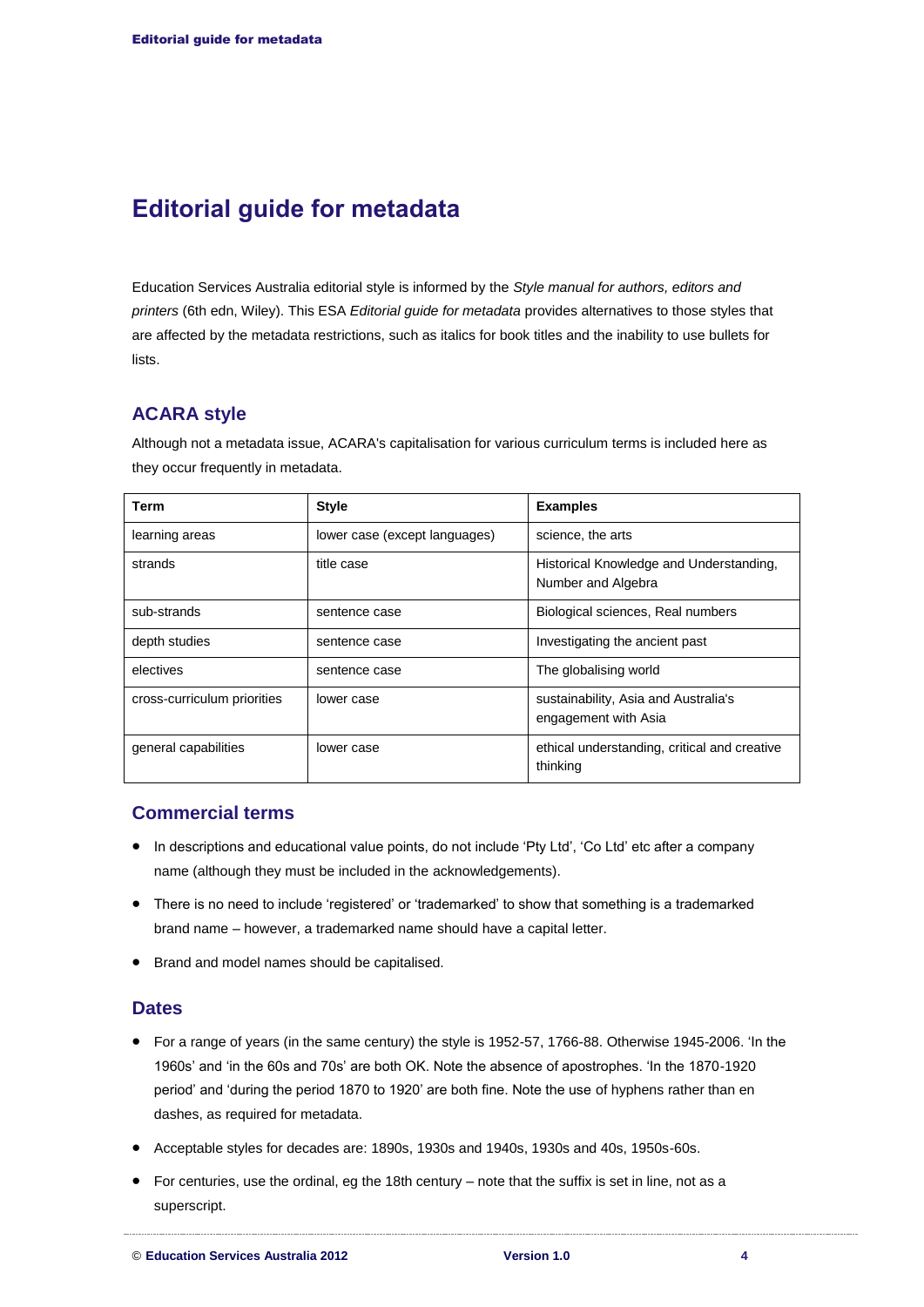- If an approximate date is given, use 'c' (as in c1940 note no space or full stop after the 'c') in the resource title and acknowledgements, but please use 'about 1940' in the description and educational value statement.
- For life spans:
	- $\triangleright$  only include birth-death dates where the person is directly relevant to the asset and to the educational value point
	- $\triangleright$  sometimes the dates of a secondary person can illuminate or clarify something about the primary one – it will be a judgement call
	- $\triangleright$  style birth-only dates as: Peter Jackson (1961-), with no space after the hyphen
	- $\triangleright$  life spans should not be included in the Description, but in an educational value point.

#### <span id="page-4-0"></span>**Emphasis**

It is best not to use bold, italics or underlining in the digital resources, so any emphasis required must be created through the wording.

#### <span id="page-4-1"></span>**Hyperlinks**

If you wish to use hyperlinks in a field in your metadata, please contact the metadata specialists at Education Services Australia.

#### <span id="page-4-2"></span>**Illegal (or 'special') characters**

Illegal characters are characters that are not recognised by all computers and all software. These characters (sometimes called special characters) usually require the Shift key, but they also include 'smart' (curly) quotation marks, square brackets, backwards and forward slashes, dashes and equal signs. (Note that the underscore is an exception to the Shift key rule.)

#### <span id="page-4-3"></span>**Italics**

In normal print text it is convention to use italic font when citing the names of various items, such as books and newspapers. Since it is not advisable to use italic font in metadata, Education Services Australia has developed alternative styles, as set out in this table. Use single dumb (straight) quotation marks.

| item                                             | instead of italics, use               |
|--------------------------------------------------|---------------------------------------|
| newspapers and periodicals (including magazines) | title case, no quotation marks        |
| ships, planes etc                                | title case, no quotation marks        |
| books, songs, poems, plays, other publications   | sentence case, single quotation marks |
| film titles                                      | sentence case, single quotation marks |
| newsreel titles                                  | title case, no quotation marks        |
| ballet, opera, musical titles                    | sentence case, single quotation marks |
| botanical and zoological taxonomic names         | sentence case, single quotation marks |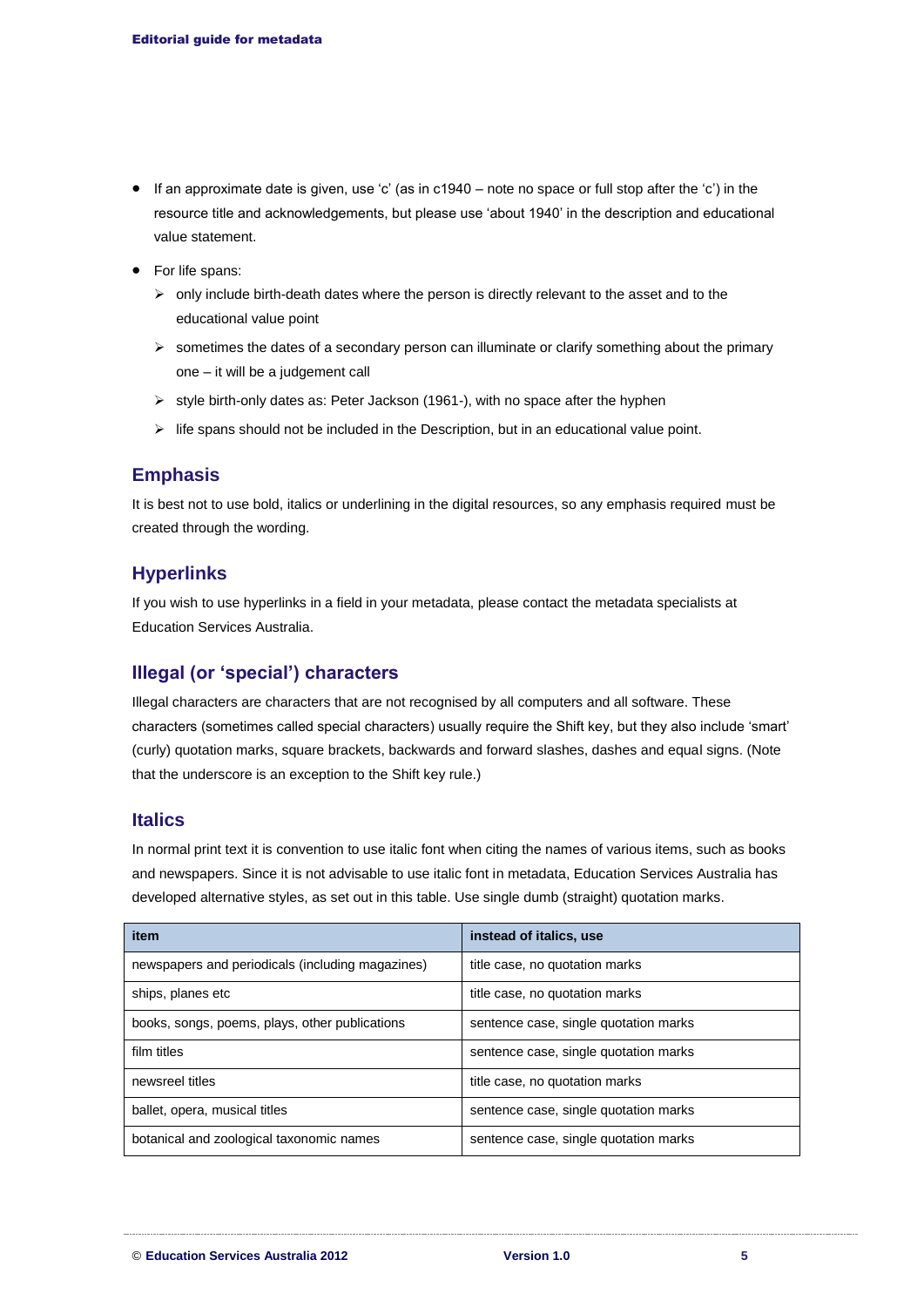#### <span id="page-5-0"></span>**Personal names**

- Names do not take full stops between initials.
- For film resources, when mentioning a character's name for the first time, provide the full name as given in film credits. After that, use the name by which the character is referred to in the film, for example, 'Morant' rather than 'Breaker', but 'Alvin' rather than 'Purple'.

#### <span id="page-5-1"></span>**Punctuation**

| Character                      | <b>Usually used for</b>                                                   | <b>Advice</b>                                                                                                                                                                                                                                                              |
|--------------------------------|---------------------------------------------------------------------------|----------------------------------------------------------------------------------------------------------------------------------------------------------------------------------------------------------------------------------------------------------------------------|
| accents, diacritics            | foreign languages                                                         | Avoid on all foreign words that have been<br>accepted into general English usage, eg, cafe,<br>crouton.                                                                                                                                                                    |
|                                |                                                                           | If you need to use foreign language words with<br>accents, contact ESA for advice.                                                                                                                                                                                         |
| ampersand (&)                  | company, institution names                                                | Replace with 'and'.                                                                                                                                                                                                                                                        |
| apostrophe,<br>quotation marks | used to indicate possession, speech,<br>quotations                        | Use dumb (straight) quotes. Set your word<br>processing program to use straight quotes.                                                                                                                                                                                    |
| bold                           | emphasis                                                                  | It is generally best to avoid bold text in the<br>metadata. Any emphasis required must be<br>created through the wording.                                                                                                                                                  |
| bullet                         | used to indicate separate items or<br>points in a list                    | It is not advisable to create lists in metadata.                                                                                                                                                                                                                           |
| character-based<br>alphabets   | eg Arabic, Chinese, Greek, Japanese,<br>Korean, Russian, Thai             | If you need to use such alphabets contact ESA<br>for advice.                                                                                                                                                                                                               |
| currency                       | money amounts                                                             | Contact ESA for advice.                                                                                                                                                                                                                                                    |
| dash                           | spaced en dash for textual dash                                           | Replace the en dash with a spaced hyphen. See                                                                                                                                                                                                                              |
|                                | closed en dash to indicate a range -<br>of dates, figures etc             | under Dates for examples of use in a range.                                                                                                                                                                                                                                |
| degree symbol                  | geometry – angle size                                                     | Spell out 'degrees'.                                                                                                                                                                                                                                                       |
|                                | temperature                                                               |                                                                                                                                                                                                                                                                            |
| ellipsis                       | to indicate omitted text, for example,<br>at the beginning of a quotation | Use only three full stops  without spaces<br>between them and with a space on either side;<br>however, omit the space between an ellipsis and<br>a quotation mark. Do not use the shortcut<br>keyboard symbol. If an ellipsis ends a sentence<br>do not add a fourth stop. |
| italics                        | publications, songs, poetry,<br>performance titles                        | It is generally best to avoid italics in the metadata.<br>Use single (dumb) quotation marks on items that                                                                                                                                                                  |
|                                | names of ships etc                                                        | would normally be in italics. See also under<br>Capitalisation for styles to use.                                                                                                                                                                                          |
| mathematical<br>operators      | mathematics, science                                                      | If you need to use mathematical operators<br>contact ESA for advice.                                                                                                                                                                                                       |